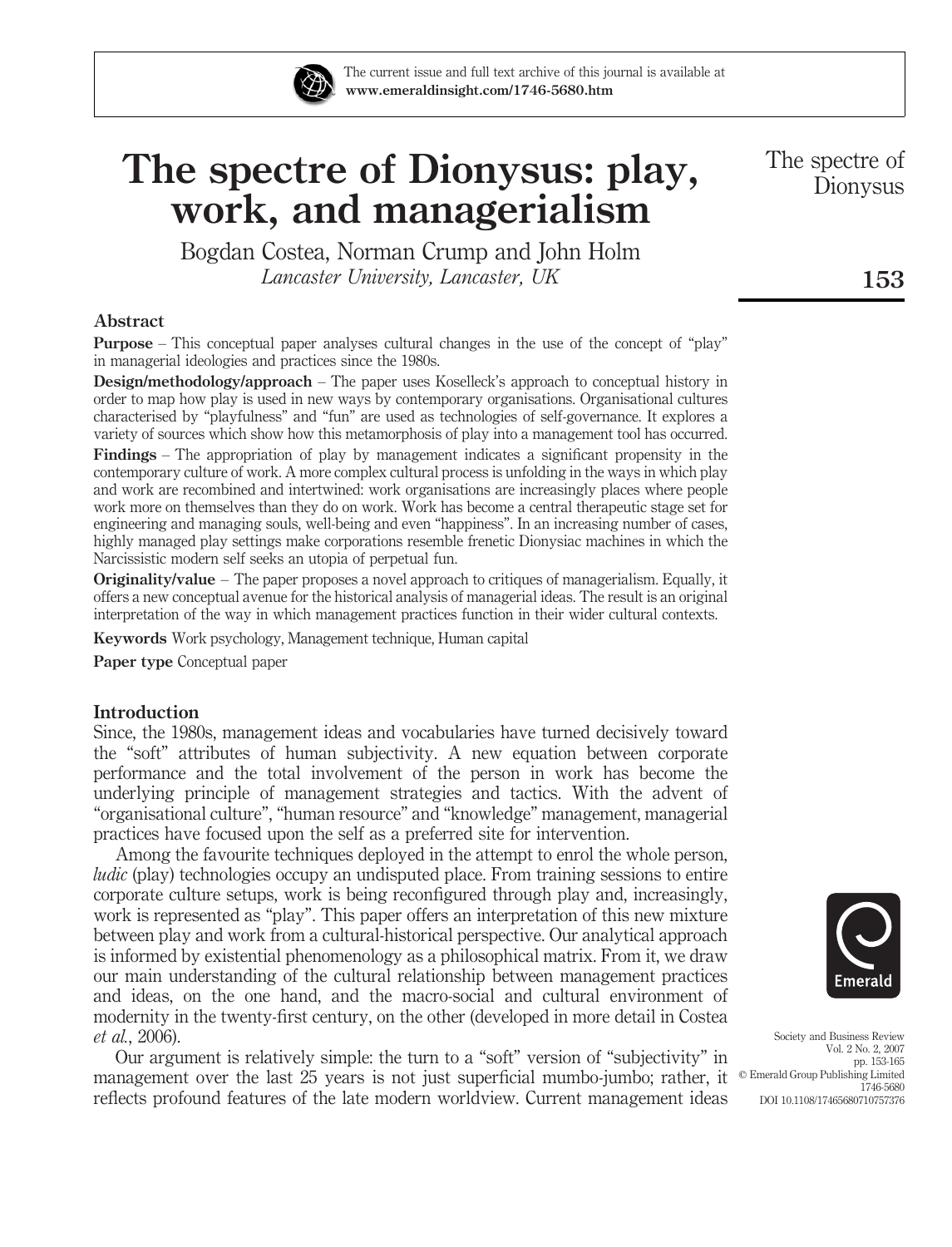and practices reflect very clearly the rise of a new "divinity": the "Self" the centre of modern culture and the ultimate reference point of all modern value systems. This new sense of self is omnipresent in the images of what we term "pop-modernity": from reality television, to the workplace, the modern individual has a right to "fun" to pleasure, has an ultimate entitlement to a "24/7" hedonistic existence. It is thus not just any sense of what it means to be a human being that is at stake in the modern assertion of "selfhood" as the ultimate purpose of existence. It is the pleasure-seeking, "happy" smiling, entertained, satisfied, spending customer-person that is central to current modern culture (with its associated economy of mass-production and mass-consumption).

That is why the mysterious figure of the Greek god Dionysus, presiding over the highly ritualised frenzies of mass-consumption, comes readily to mind. Is pop-modernity the time of Dionysus' return? Is the Taylorist-Fordist serious and self-abnegating work ethics being replaced by a more "organic" and more productive holistic ethics in which going to work is "good for *you*"? Are managerial ideologies centred around a new idea: that working on work is unsatisfying, and that working on one's self (using multiple motivational therapies) is perhaps the ultimate source of creative liberation (the key to "commitment" with all its variations)? Is the managerial class brainwashing its subjects once again? Or are the frenetic rhythms of the "work hard/play hard" corporate cultures the portents of a new god, a *Narcissistic-Dionysian* Self-Divinity, the Me, Me, Me-god of shopping malls and endless television channels, a pseudo-divinity not of mystery (like the ancient Greeks'), but one celebrating the bright lights of super-pubs and disco-clubs, a divinity whose effervescence is no longer creative of life, but rather passive and purely consuming?

We suggest that the managerial turn to subjectivity is a reflection of the modern self's turn to a phantasy-world whose direction is perhaps best captured by Bruckner's (2000) image of an "utopia of fun" in which no sense of self-sacrifice, of loss of self, of giving of one's self, will characterise the world of work organisations. Corporations will (as, in fact, they already do in many relevant cases) resemble, in turn, large playing fields populated by "perpetually young" generations of "happy workers". Managerialism (both as institutional formula and as new idiom), we argue, is one of the key sites where cultural processes unfold momentously in this phase of modernity. Thus, in our view only a cultural hermeneutic can provide a solid grasp of the fundamental relationships between business organisations and the societies in which they have become central institutions.

The paper will, first, spell out our conceptual assumptions. Then, we will introduce some examples of the rise of play at work (as instances of the new semantic field in which managers make sense of their own work). Finally, we will construct a cultural-historical critique of this phenomenon.

# Concepts in context: Begriffsgeschichte ("history of concepts") as an existential phenomenological strategy for historical work

In the next section, we will present some examples of the way in which the concept of "play" has undergone fundamental semantic changes in relation to the concept of "work" in contemporary managerialised organisations. But first we want to outline briefly our conceptual framework. The analysis presented is inspired by a school of historical work known as *Begriffsgeschichte* (in German) or "history of concepts"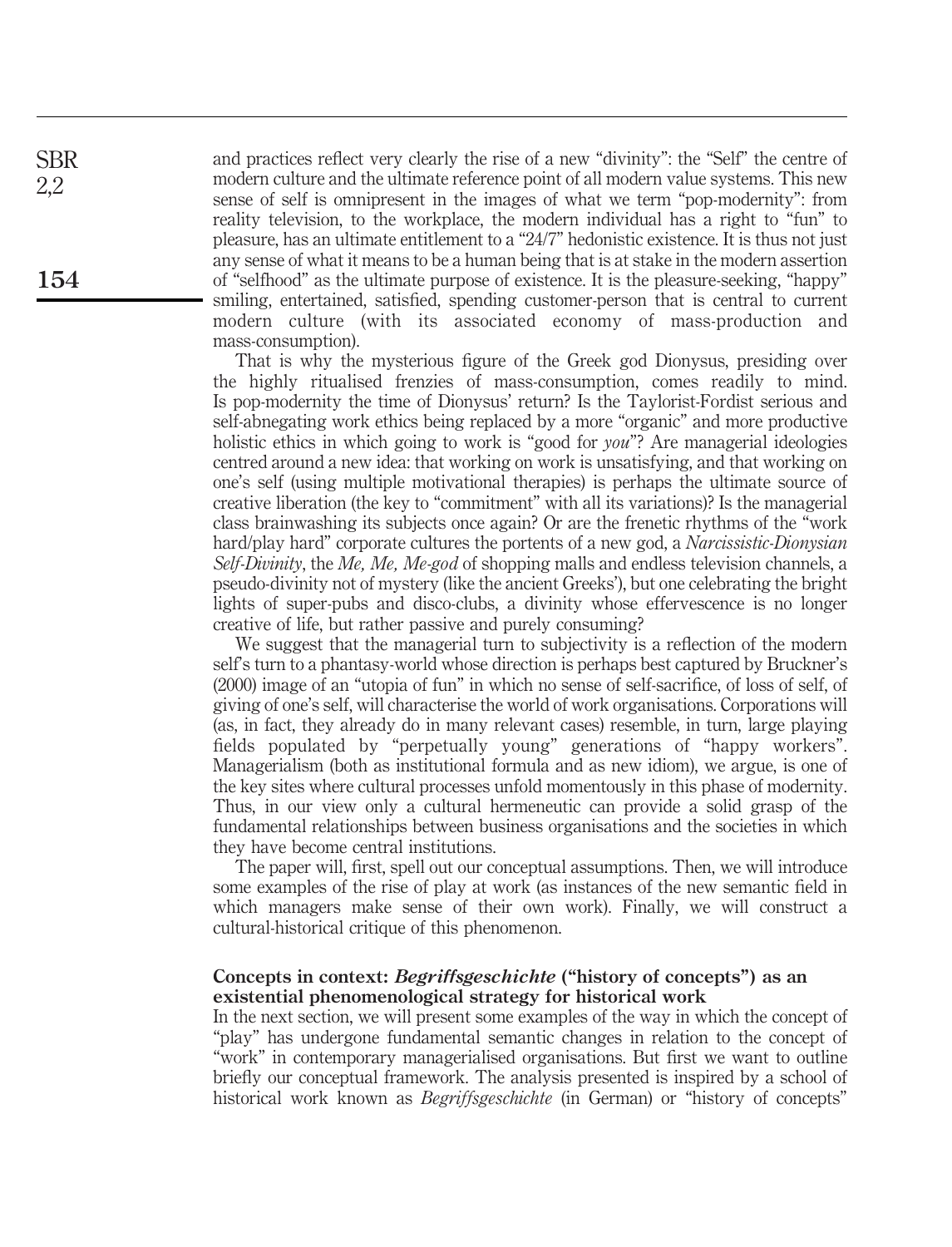in English, whose hermeneutic strategies have been explained in more detail in Costea et al. (2006). This school of historical analysis has developed in West Germany after the World War II. Its main figure has been Koselleck whose ideas are available in English in two collections published in 1985 and 2002. Koselleck's (1985, 2002) work draws on other historians' (such as Otto Bruner's and Werner Conze's). For this paper, however, the most important theoretical influence on Koselleck's thinking is Martin Heidegger's existential phenomenology.

Koselleck's work centres around fundamental questions of sociocultural history: how does language (writ large) mediate historical processes? What is the role of various vocabularies in the history of culture? How does language (as a collective accomplishment) relate to human existence (collective and individual)? How does "discourse" in other words, relate to the "social"? In Koselleck's perspective, we can begin to answer such questions if  $-$  and only if  $-$  we take a position about the metahistorical nature of history as the manifestation of human existence in the world. We need a philosophy of history to begin with. His own position was informed by Heidegger's (1962) key contributions to phenomenology in Being and Time. Koselleck was entirely right to realise that twentieth century philosophy offered no significant discussion of the "historical". It was only Heidegger who contributed a genuine philosophical elaboration of the nature of the "historical" as the central specific feature of being human. Of all that philosophy had to offer Heidegger's was the only systematic philosophical work that could offer a conceptualisation of the nature of history as an ontological given (a *datum*) of human existence.

Koselleck became an existential phenomenologist in the field of history. He assimilated Heidegger's central contribution to philosophical anthropology: namely, that time is the foundational dimension of being human, that to be human is to be in time, to exist in a historical horizon in which past, present, and future are continuously forming our awareness of our being finite. The nature of human existence is framed, for both Heidegger and Koselleck, by man's awareness of *finitude*, of *mortality*. This sets *Homo sapiens* aside from all other species of living creatures and transforms it into a historical being, a being whose realisation of temporality frames its search for meaning in life.

Awareness of death (Heidegger's pivotal point) is not, however, a morbid feature of human being; rather, it is what opens up history to man. We have only one certainty in life: that we are finite in time. We only know that we were born, and that, one day, we will die. What is more fundamental to our condition as meaning-seeking (hermeneutic) creatures is that both these moments are just as mysterious, as shrouded in unknowability, as they are certain. Certain only of something whose full meaning we cannot grasp: this seems to be the dynamo that sets human existence alight, that makes it different from any other species' that led to the active search for the meaning of life which has, in turn, "switched on" History as man's creative and transformative trace in the universe.

Finitude is life's motor. By attempting to cope with the meaning of the impending, yet mysterious, "end" every human being is opened up to a series of continuous questions, which mark every single moment of every single human life: what am I? Who am I? How should I live in the world? How should I be facing others in my search for a meaningful life? What is a "good life"? How should I treat others when time is limited and I am concerned for my existence? How do I want to be treated by others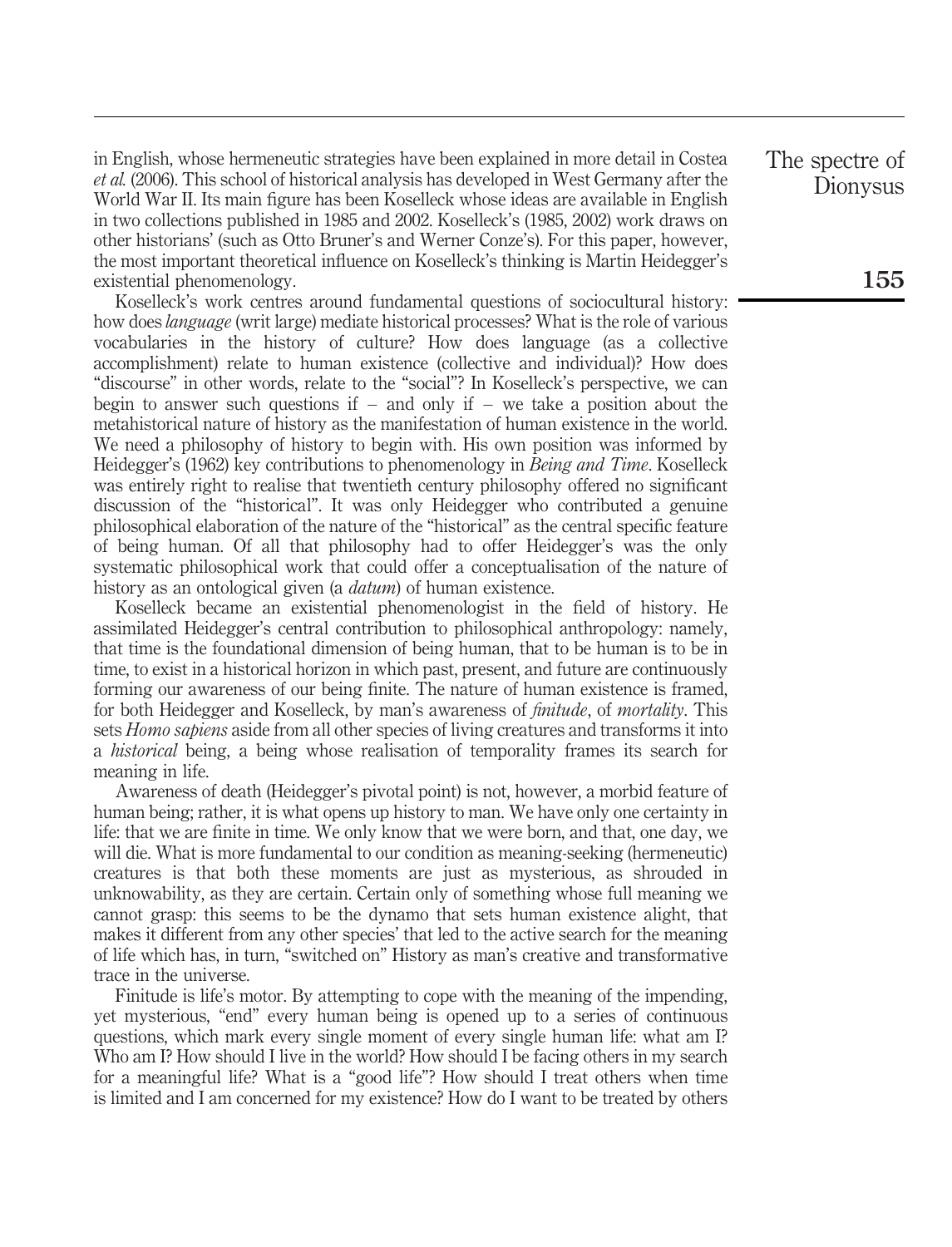in turn? And so on. These elementary questions (long forgotten, in Heidegger's view, by all modern philosophers) form the historical horizon of our everyday life. We account for them (consciously or unconsciously) with our every gesture, with our every choice. We speak and make sense because we frame our answers to such questions, to one another, and in doing so, we are bound up with the linguistic nature of human society. We are not simply communicative beings; all other species are. We are discursive beings; our communications are creative (not mechanical) accounts of our understanding of our historical position; we reason through language (logos is both language and reason) by constructing narratives which represent our understanding of our past, present, and future. These narratives allow us to live on, to make sense of what we are; in a very serious sense, we exist through language, not language through us. We do not make language like we make computers; rather, we can only make computers (themselves "speech machines" as Heidegger put it) because we are enabled by language. Language makes us what we are as existential beings. We are creatures of permanently anticipated possibilities, forever "worried" that we might not make good use of life itself. But this "worry" this concern, makes the human, Heidegger (1962, p. 185) argues, "... constantly 'more' than it factually is". Macquarrie (1973, p. 32) paraphrased it: "Man is possibility. He is always more than he is, his being is never complete at any given moment. He therefore has no essence as an object has". This fundamental tension is the "motor" of the permanent working out of the "historical" as an interplay between interpretations and possibilities unfolding in time.

Koselleck takes these philosophical ideas and transforms them into a historical analytical strategy by a simple gesture: he argues that human history is "caused" by the way in which existential "time" (our awareness of our own mortality) shapes human everyday lives as a continuous interpretation of experience (of the past), and expectation (anticipation of the future). Articulations of experience and anticipations of the future are open to our (always tentative) interpretations. Here, Koselleck introduces his other key contribution: such interpretations show their full meaning in certain foundational concepts (which are not simply words in a limited sense) which embody our sense of experience and expectation as we move through time. We make sense of our passing through time using various key concepts in which we tell our stories about the past, the present and the future. Such key concepts are, nowadays for example, "freedom", "personal fulfilment", "faith", "fun", "progress", "success", "enterprise", etc. They are inherently ambiguous because they touch the foundations of our personal lives, collectively and individually, to the extent that they are giving meaning and direction to our sense of what our existence means. Other words in our vocabulary are not concepts in this concrete historical sense; for instance, words such as "tennis", "apricot" or "lawnmower" do not carry any of the existential ambiguity and openness needed to frame the sense of life in any meaningful way (of course, this is a gross oversimplification in the name of illustration).

For the historian's work, one of the key aspects is to understand how concepts are used to shape human action, institutions, and practices. For example, how do we relate the philosophical concepts of the Enlightenment with the practical events of the French Revolution or American Independence, and with modern life more generally? How does freedom as a concept mediate the actions of various historical agents? How does progress shape our expectations of the future of human existence on an endangered planet? If we use (as we do) the concept of "progress" to explain modernity as an

156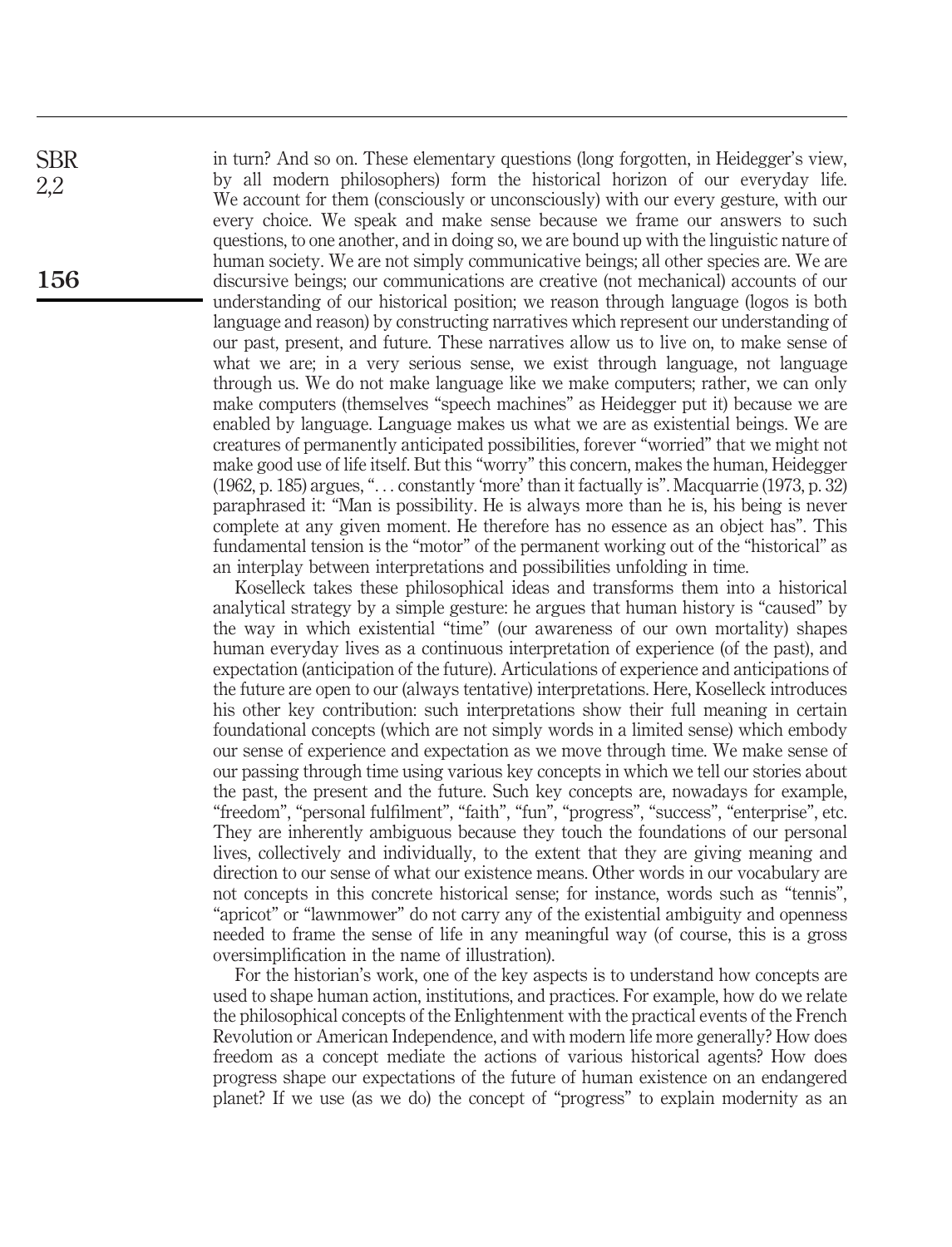experience (we made so much progress over the last 500 years, or over the twentieth century, etc.), and if we carry its meaning into an expectation of the future, should we then safely assume that something will be developed to sort out some of the very concrete problems we are creating to our present actions? How did such a key concept like "progress" arise, change meaning, and in turn change history itself?

To answer such questions. Koselleck and his colleagues buckled down and produced elaborate encyclopaedic works mapping, for example, the key concepts which marked the formation of modern German society between 1750 and 1850. Equally effectively, they analysed the concepts which mediated the rise of modern French society. The lessons of their approach are useful for analysts of management ideas in equal measure. Our question here is framed in such a way: is there a change in managerial action brought about by a change in the way in which the concept of "play" has been utilised in managerial vocabularies since the 1980s?

## Play at work, or play as work?

We will attempt to offer a brief phenomenological reading, in Koselleck's manner, of the concept of play in recent managerial ideology. We argue that, this concept has undergone a transvaluation from a simple, rational, and rather marginal, method of recreation, needed to enhance productive abilities, to a wider and more central metaphor of personal and organisational life. Basically intolerable to the logic of mass-production assembly lines of the early 1900s (misbehaviour), play became acceptable as a regenerative distraction (especially in the tense circumstances of the two world wars). However, play and work remained ethically separate spheres of the lifeworld and their co-presence was always a form of transgression and in need of careful separation: "serious work" and "frivolous play" could only come together as either subversion (misbehaving), or as lateral, extramural, passive, non-productive recreation of individual and collective working potential.

The post-war period, dominated by "systems rationalism" (Barley and Kunda, 1992), saw an expansion in the use of play as a managerial technology required for the stimulation of learning and innovative processes. The use of play as a managerial technology has increasingly become more central ever since, especially post-1980s, when a rather profound shift in the architecture of management ideologies occurred focusing on the self.

In the 1980s and 1990s, subjectivity (the self with its intimate grammars) became the central platform of managerial work and self-understanding. Managerial ideologues produced endless series of new categories anticipating the liberation of a "cornucopia" of human resourcefulness. This turn to subjectivity found in play a theme allowing a polyvalent justification of the general call to mobilise all personal resources in the service of "self-assertion" as the key to productivity. For the first time, it seems, managerial discourses not only emphasise ideas of productivity, corporate performance and profitability, but also additionally focus on the opportunities work provides for the celebration of the "self". The new logic is that from self-affirmation economic value will emerge: this has ever since been the core rhetorical stratagem of the thesis that "strong organisational cultures" will lead to performance. And this has also been the vector which changed the identity of management work: managers began to see themselves as creators and "leaders" of organisational cultures, instead of simple administrators and controllers of production systems.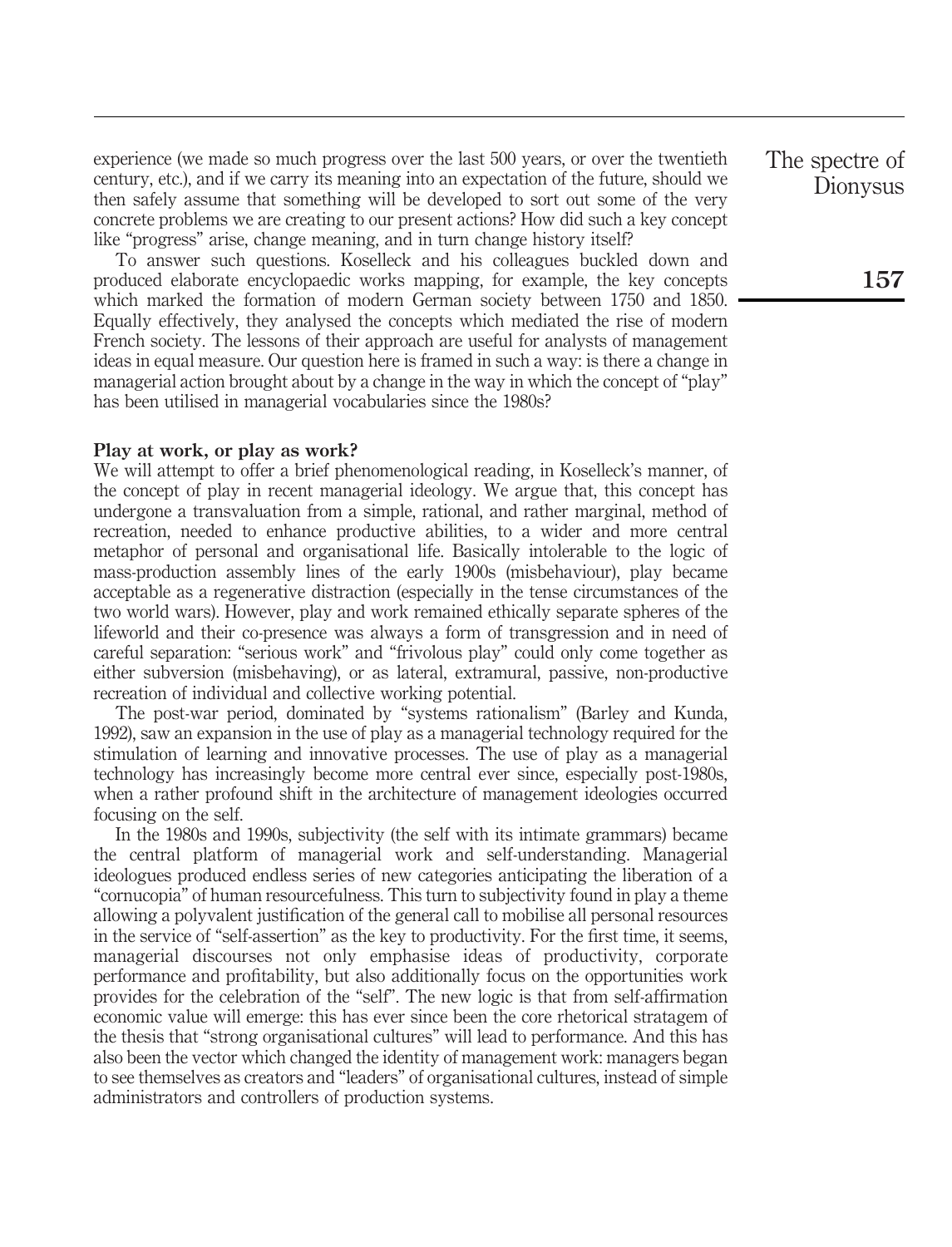Among the changes brought about by this ideological shift is a long series of novelties in the way the concept of "play" has been mobilised in managerial use. New ways of looking at "play" emerged as the new key to set free the "productive – innovative – creative – learning self" (the new "human resource"). The sequence of the argument was as follows: "business excellence" is generated by "strong organisational cultures"; in turn, strong cultures require commitment; commitment can only be engendered through participation; and one of the most effective contexts for creating participation is the representation of work as play. Play is the ultimate effortless mediator of intense involvement in work. As Nietzsche (1956, p. 23) shows in his analysis of Dionysiac ritual, in the social effervescence of play:

... the slave emerges as a freeman; all the rigid, hostile walls which either necessity or despotism have erected between men are shattered. Now that the Gospel of universal harmonies is sounded, each individual becomes not only reconciled to his fellow but actually at one with him.

All kinds of modulations of the *ludic* found their way effortlessly into the new managerial idiom. A new semantic field grew around the concept of "play" and a new set of themes associated with work as a playful part of life became legitimate managerial currency. A key example in this process is Deal and Kennedy's (1982) book entitled Corporate Cultures: The Rites and Rituals of Corporate Life, a piece belonging to a long list of soul-searching, new (at the time) kind of management consultancy material which marked the early 1980s in America. This contribution was one among many which, during a crisis of managerial legitimacy, explained corporate success on the basis of dynamic types of organisational cultures. Dedicated to "Tom Peters, Willie Nelson, and others like them" the book was one of the successful attempts to inspire American managers in a new "search for excellence". Alongside Tom Peters and other evangelising management consultants, Deal and Kennedy's aim was to provoke managerial circles to rethink their legitimacy and reconfigure their roles. The result turned out to be quite spectacular: a key shift occurred in the general programmes of managerial ideology. Human subjectivity in a multiplied set of guises became the new focus of managerial ideology and practice. It helped American and European managers to emerge from a process of radical transformation within their economies and organisations as the rightful stewards of a new "object" – the "strong organisational culture". This "cultural turn" has been discussed widely since (Barley and Kunda, 1992; Alvesson, 2002). Here, we want to emphasise only certain aspects of it.

In Deal and Kennedy's (1982, pp. 113-16) typology of success stories of American corporations (success based on fostering a strong and healthy "corporate culture"), one type is important: the "work hard/play hard" culture. In their view, this style characterised organisations with "rapid" feedback and reward cycles operating in what appeared as low-risk business sectors: especially sales, services, software production. Characterising them as "hyperactive" team-based, sales-orientated, and customer-focused, Deal and Kennedy began to use a new vocabulary to describe the potential of their "human capital". They used "play" to describe the way in which hyper-active cultures were regenerated. Using a common expression ("work hard, play hard"), they saw a new source of cultural regeneration in a new social "glue" consisting of fun, humour, jokes, friendliness and games at work (Deal and Kennedy, 1982).

But they did not understand the appeal of this cultural style beyond this simple functional (and a historical) explanation. Nor did they reflect upon their own borrowing

158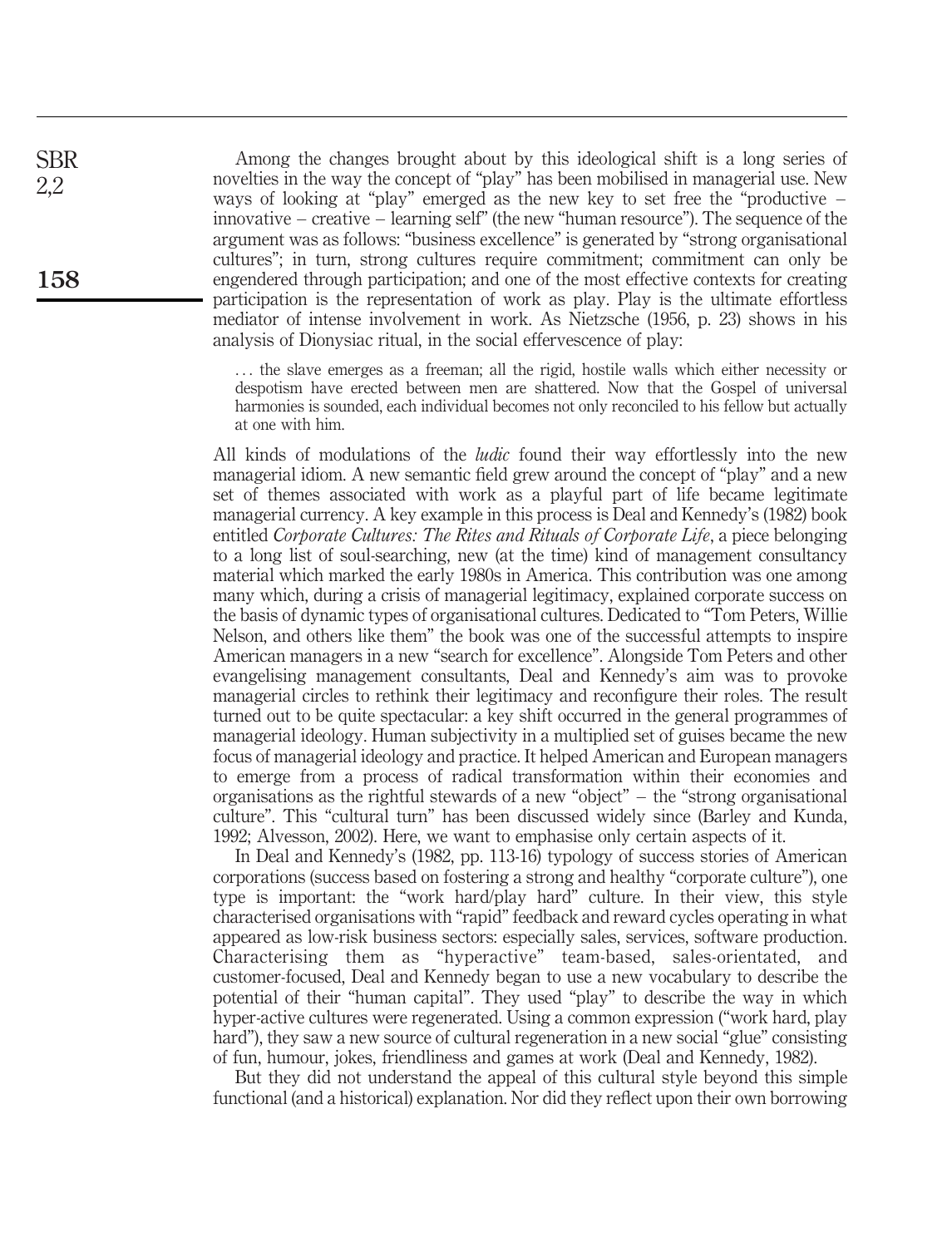of an expression ("if you work hard you are entitled to play hard") describing a new sense of entitlement running through the centre of the ethos of mass-consumption societies during the last few decades of the twentieth century. This is surprising since they do note that "These cultures are cultures of young people who are looking for places to prove their worth" (Deal and Kennedy, 1982, p. 116). Indeed, the "work/play hard culture" became very desirable and indeed possible as Atlantic economies became (perforce) converted to service economies and many organizations sought to mobilise commitment and hitherto "hidden" human potential through the new idioms of playful, participatory cultures. The workforce was equally ready to embrace these cultures: new generations feeling bound and entitled to, life-long consumption found the opportunity to expand the sphere of enjoyment seductive (in general, the languages of organisational culture – quality, excellence, empowerment, participation, learning, development, commitment, knowledge work, self-actualisation, etc. – turned out to be very seductive). This proved to be a key cultural move: it introduced a formula which bridged organisational and extra-organisational cultures. The insertion of "hard play" (as an entitlement in compensation for "hard work") in the legitimate sphere of management marked the emergence of new way of combining themes from the sphere of work with themes from the sphere of leisure.

Over 20 years, the result has been remarkable. For new generations of western managers, the link between hard work and hard play became a taken-for-granted ingredient of commitment to a strong organisational culture. A case in point is Egg:<sup>1</sup> the telecom bank, whose central operation in Derby (UK) is run precisely on the principle of a "work hard/play hard" culture.

Egg:''s call centre, arguably the equivalent of the industrial revolution's sweatshops, has managed to invent itself so that, at least on the surface, it appears to be anything but a latter-day sweatshop. On the contrary, it is an archetypal "work hard/play hard" culture (possibly surpassing Deal and Kennedy's own anticipations). Egg:''s call centre is a large warehouse space transformed into an open plan office in which work and play areas are indistinguishable (desks, pool and football tables are interspersed) (Myerson and Ross, 2004). A special cardboard shape (two circles making two smiley faces, holding hands) with a caption which reads: "happy egg: people" captures the new identity of the "egg:l person". "Egg:l people" is the term staff use to describe themselves: "it is being an individual, first and foremost, letting your personality shine through" (an egg: employee). Employees are proud to be "egg: people" they have a "pride and passion" for the company, they themselves use the company products, they have even formed "egg:<sup>1</sup> couples" (who define almost their entire lives through the company); they are their own customers. It is perhaps in the very idea of "happy egg: people" that the link between production and consumption, play and work, is most clearly evident. This case is discussed in detail in Costea et al. (2005).

Egg: however, is only the beginning of the impact that play has had on organisations. Deal and Kennedy's work hard/play hard culture in many respects only scratches the surface of efforts to manage the "soul" of the worker. Over the last two decades, an entire new body of managerial literature developed around the human subject as the newly found focus of managerial action. This literature seeks to redefine play from a tool for managing culture (and, subsequently, how employees engage with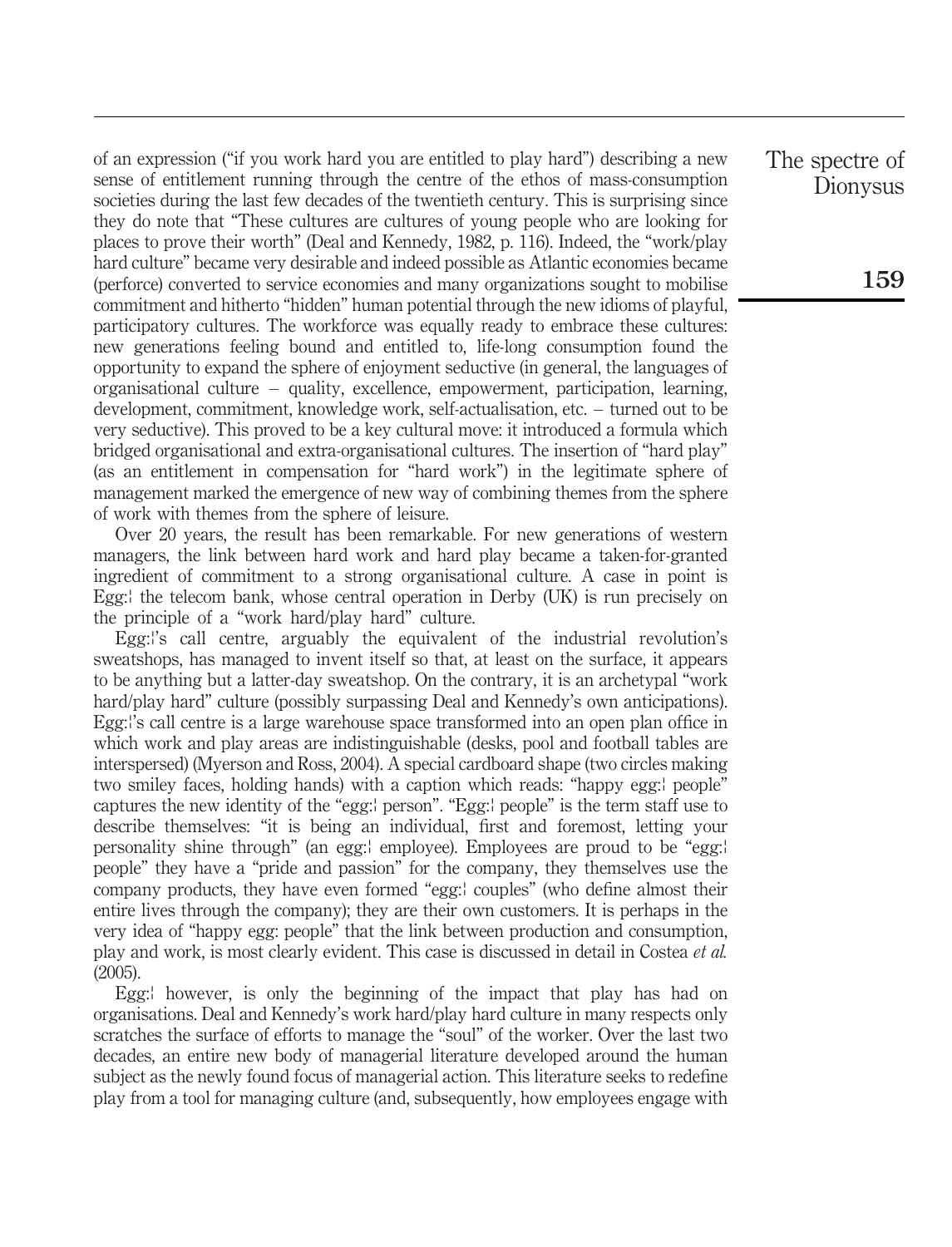the organisation, as in the case of egg: $\theta$ , to recasting play as a fundamental ingredient of productivity.

One example is an entire journal devoted to the subject. Amongst the contributors to the Journal for Quality & Participation is Berg (1995, 1998, 2001) who has published since 1995 papers on play and the "playful spirit at work". Berg (1995) reframes "play" and "fun" as the modes of being and working required to deliver what corporations seek from their people in their value statements: "It is not the quick fixes (summed up as three-letter acronyms: MBO, CQI, SPC, QFD, TQM, QOS, BPR) [which] have failed to achieve long-term lasting improvements" (Berg, 1995). Rather, she argues:

... it might be time to look to a four-letter word: PLAY for improvement. If that's too radical a change for you, you might try an old three-letter word, FUN. When work isn't fun, people do the minimum they need to survive until they can leave work and have fun outside of work. Many companies now realize that playful creativity and meaningful work can combine to create organizations where people not only love to come to work, but also obtain superior results (Berg, 1995).

Companies who see "quality, flexibility, speed and innovation ... [as] essential to compete successfully in the global marketplace" will understand, in Berg's (1995) view, that it is only those:

... that provide a fun, pleasant, supportive work environment [who] will have the edge in attracting superior people who view work as a joy and have abundant energy, enthusiasm and talents to focus toward organizational goals. They will also unleash all of the undiscovered innovators-in-waiting who have worked there for years, with no one, including themselves, having an awareness of how much more they could contribute.

We spend too much time at work not to have fun, while we're there; when we wait until we finish our work to play we run the risk of living less joyful lives and operating less successful companies.

Berg's (1998) contribution is more radical in tone: she no longer needs to prove her point about play since, she starts by writing, "BUILDING FUN, PLAY, AND HUMOR INTO THE workday is a proven method of unleashing creative ideas". Moreover, she no longer accuses corporations of missing this point. Rather, in her view, "Many organizations now realize that playful creativity and meaningful work can be combined to produce exceptional results" (Berg, 1998). The point of the paper is to, radicalise the search for play and fun as modes of being of the new human resourcefulness. She exhorts corporations to "transcend terminal seriousness" to "trash taboos" and to "get wild" (Berg, 1998).

In 2001, her original contribution (Berg, 1995) was re-published by the journal with the headline: "A Journal classic about the power and spirit play can bring into the workplace." from which one can "Learn how to take advantage of fun" (Berg, 2001). The same journal published a large number of similar papers in which the links continued to be made and amplified between high performance, excellence, or "artistry" (Richards, 1995), on the one hand, and "joy" (Richards, 1995), or "enjoyment" (Townsend and Gebhardt, 1995), the "respiriting of organisations" (Epps, 1995), the use of games and "scouting" (Holder, 1995).

A whole series of new books are also dedicated to the subject of "play" at work. For example, in his *Serious Play*, Schrage (2000) links play with the "new economics" of innovation". The theme has already been described in the examples above: creativity, innovation and playfulness go hand in hand. Moreover, (the eternal) Tom Peters is:

160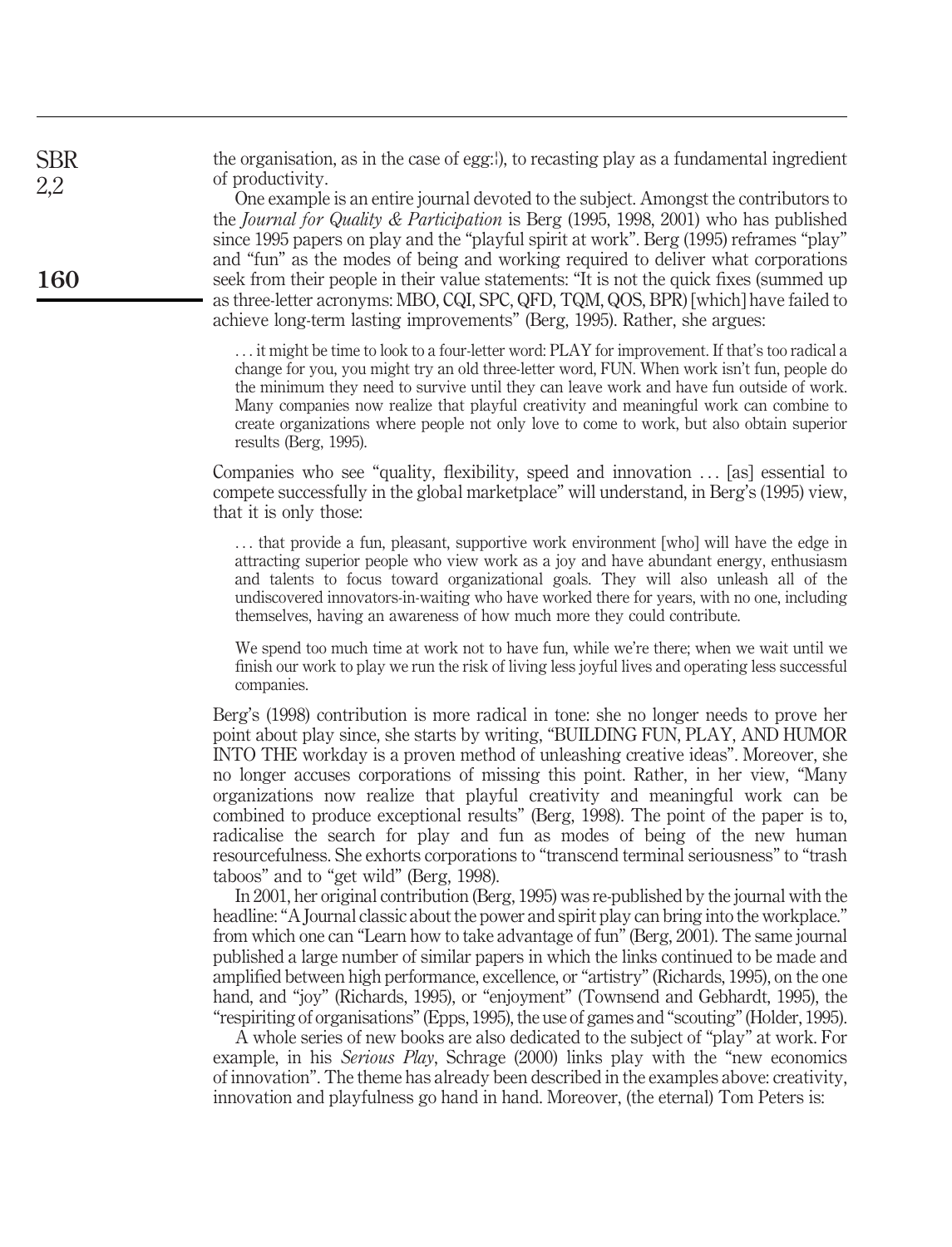... ready to declare Michael Schrage's Serious Play a seminal contribution to the 100-year thread of modern management thought. In short, I love this book! It is absolutely an original ... And it is absolutely right (Schrage, 2000 – front dustcover).

In 2004, and in more uncompromising terms, Pinault (2004) published his Play Zone. Its subtitle is relevant: 6 Principles for Unleashing the Hidden Value of Your Company. The thesis is that the world of business is chaotic, complex to such an extent that no linear form of rationality could attempt to comprehend and act in this complexity. What is interesting is Pinault's prose: as opposed to Schrage who repeats his linear logic of creativity and playfulness, Pinault's book is in itself chaotic, jumping from one theme (and one style) to another, using paradoxical language and an artificial tone that makes it look written by a computer programme. Pinault works partly as a consultant to the LEGO company where he advises on the elaboration "LEGO SERIOUS PLAY" toy sets for developmental events for different themes: project management, strategy making, teambuilding, etc. (available at: www.seriousplay.com (accessed February 2007)). His message is radical: unleashing the power of play through the creation of "play zones" in organisations is the key to living in the future world of business.

Another volume belongs to Kane (2004) (jazz musician, management consultant, activist and editor of the online Play Journal) entitled The Play Ethic, subtitled A Manifesto for a Different Way of Living. His range of interests is wide and his main references are just as wide: from MTV (the music channel) to the work of philosophers such as Carse (1986) and psychologists such Csikszentmihalyi (1975), from Ricoeur to Zizek, or from Steven Rose to David Deutsch. Kane (2005a) links play with everything from arts and media, to business and work, lifestyle and education, politics and spirituality. The question here is no longer whether there can be any suspicion of play being enlisted by business interests to colonise the lifeworlds of employees, but one of extent. Indeed, Kane's work is a different kind of cultural product altogether.

On Kane's (2005b, our emphasis) consultancy site, we read:

Moving all participants from the narrow expectations of a workaday life, the Play Ethic opens up the infinite possibilities arising from full engagement of heart, body and soul.

The claim is indeed extraordinary. The idea of "infinite possibilities" comes to Kane from a small work of (so-called) philosophy: Carse's (1986) Finite and Infinite Games. Written in somewhat aphoristic style, Carse's (1986, pp. 7-8) message is that life should be seen as an infinite game in which "Infinite players cannot say when their game began, nor do they care. They do not care for the reason that their game is not bounded by time." An important part of this infinite game is the discovery of "infinite sexuality" as expression of one's "genius" manifest in infinite "sexual desire" which binds partners but not in the traditional systems of family relationship; rather they meet on another plane where there is continuous enjoyment.

# The reconfiguration of management ideologies and the culture of modernity

These are but a few of the myriad of modalities in which the concept of "play" has been integrated in the managerial mythology of work. In its literature and in its practices,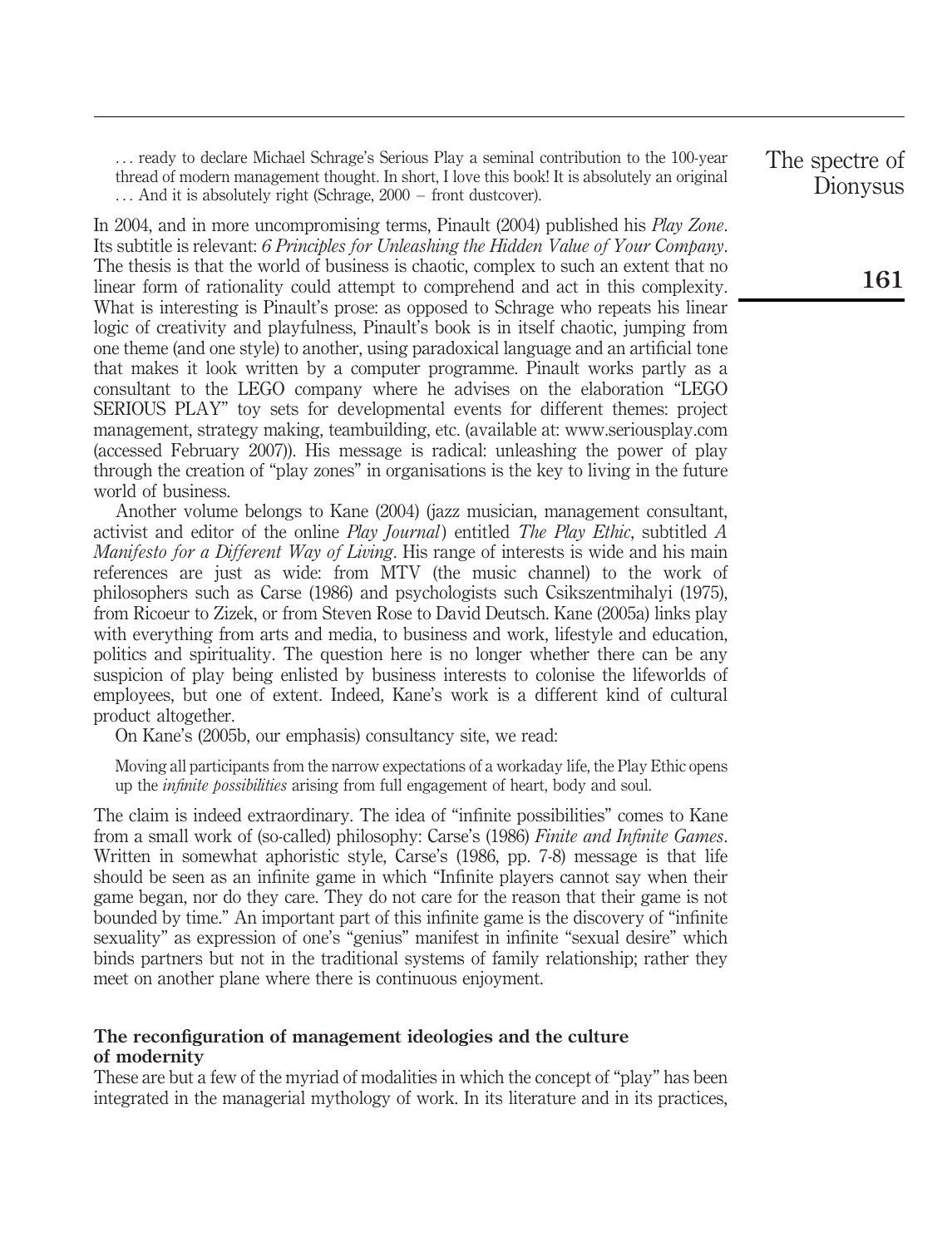managerialism has deployed play as a key ingredient of its new programme of engendering organisational order through subjectivity.

Kane's highlighting of Carse's move from the finite to the infinite is important here. Arguably egg: with its "egg: people" and so forth, was only ever concerned with managing a finite resource – reducing the mechanical nature of call-centre work. In this sense, play at "egg:!" while demonstrating an excess, is more about disguising he relations of capital – "being your own customer" does not collapse the divide between production and consumption, rather it makes it all the more obvious. In some respects, play at egg:f works at a distance. Carse, and Kane and Pinault, on the other hand, see play unlocking an infinite creative capacity that collapses the gap between production and consumption, at least in terms of the production and management of worker subjectivities.

In this guise, play extended its sphere from a mere recreational moment, to a productive context. Contributions such as Babb's (1966), Newstrom's (1980), Deal and Kennedy's (1982), Kaagan's (1999), or Schrage's (2000) illustrate the historical sequence of this repositioning. For them, play is effective because it engenders mimesis: assimilation and reproduction of behaviours in game-mediated learning settings (flight simulators can be used to train pilots, therefore business games and simulations can work in a similar fashion), or assimilation and reproduction of certain dimensions of organisational culture (such is Deal and Kennedy's "work hard/play hard cultures" or Schrage's "prototyping" as an activity which generates and regenerates productive innovation and productive organisational dynamism).

The key shift occurs in the 1990s: "play" and "playfulness" change from a mimetic-productive device to a complex set of modes of being and "feeling" at work. Pinault and (emphatically) Kane suggest new implications. First, the constituency of "players" in organisations expands: from training settings and innovative processes confined to those who design, manage, or "think strategically" nowadays all organisational members can and ought to play. Pinault makes this plain: the new "cultures" are for everybody and are everybody's. Thus, if there is to be play in organisations, then its constituency is the entire membership. Secondly, play has not only expanded its "quantitative" social sphere; it has also changed its quality. In Pinault's and Kane's texts, play at work marks a shift in the ethos of life. Play is no longer a secondary aspect of life; it is pushed into a central position as an ultimate modality of mobilising organisational and personal resourcefulness.

A reappraisal of the cultural-ethical value of play has occurred leading to its transvaluation as a mode of being at work. In Pinault and Kane, for example, new combinations emerge: on the one hand, they construct an image of a world which is complex and chaotic because it is the outcome of an intractable play of forces and energies; on the other hand, they suggest that the human subject too should rediscover its true nature, one in which the life-giving force is "play" or being "playful" (in other words, to live life to the full, to be fully what one can be  $-$  a favourite motif of Maslowian self-actualisation – the subject ought to treat life as play).

Pinault and Kane also establish a new relationship between play and the nature of the world. For them, playfulness is not just an "optional" feature of work. It becomes compulsory because the world itself is a play of intractable forces. This is evident in their rejection of the dull and uncreative "seriousness" of the Protestant work ethic (expressed in its formal rationality) in favour of a worldview emphasising the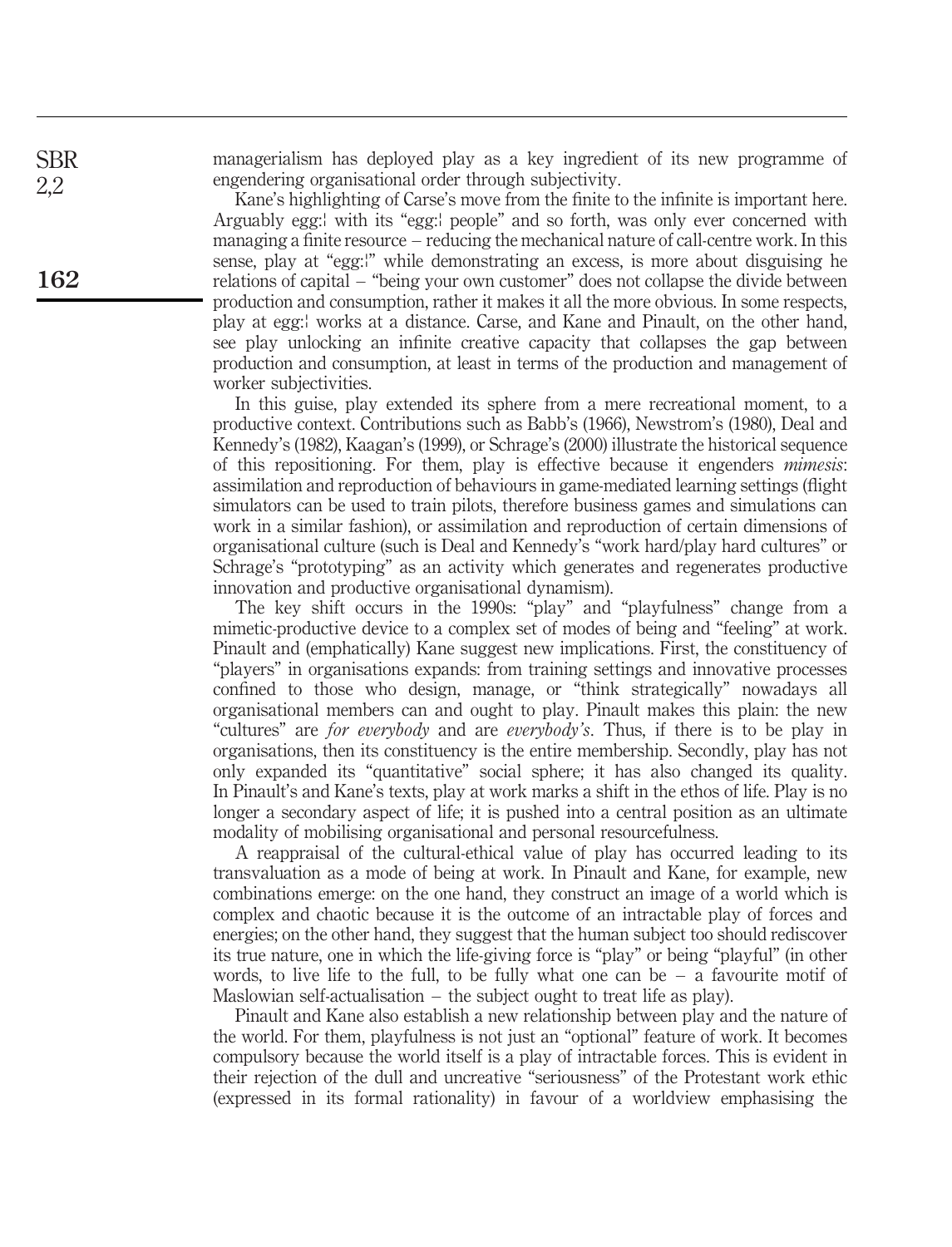"chaotic", "uncertain", "complex" and "fast changing" nature of life itself. This requires a "new (personal) integrity" a substantive new way of integrating one's self in the world. Play becomes the new rational mode of facing this (re)integration in a world where networking, connectivity, virtuality, globality, and so on, are the new dimensions of existence.

The transvaluation which takes place here is that "play" becomes a *serious* proposition. No longer are play, enjoyment, or fun (as its contemporary corollaries) mere frivolities and self-indulgence. Schrage and Pinault present them as "serious" because they have become both entitlements for organisational members and central ingredients of "performativity". This new, "total" kind of "play" suggests the legitimate expectation of a new horizon of being at work. In climactic promise, Kane anticipates no less than "infinite possibilities". What is the cultural import of this expectation/desire? Is it new?

The new types of reference made to play in managerial literature and practices, the omnipresence of the vocabularies of fun, enjoyment and so on, have opened up the everyday relationship between self and work to new possibilities. Boundaries between work and play become blurred. Equally important is the new purpose of playing at work: play is not another tool for work intensification; it is an "entitlement" of the "hard working" self. Productivity follows naturally from an overflow of personal well-being. Unsurprisingly, organisations blend *ludic* practices with what is termed "wellness at work" (relaxation, "positivity" fitness, emotional well-being, etc. are all part of the new idiom of managerialism – Costea et al., 2005).

The experience of work as self-renunciation, drudgery, and as a context in which being serious meant "not enjoying oneself" (a reference to the now obsolete Protestant work ethic made explicitly in Kane's principles for *New Integrity*) should be replaced in "playful" organisations by the opening up of a horizon in which one expects work (as human action) to be delivered free from tension, suffering, and a sense of self-sacrifice. Rather, the new ethos of work finds a central place for "having fun" (leading, by implication, to new levels of liberation). Perhaps, more fundamental is the indication contained in these uses of play that a new understanding of the horizon of life is on the brink of emergence: the anticipation of life with no foreseeable end, or, at least, promising endless youth through a perpetually preserved and active "inner child".

### Concluding remarks

To conclude, we argue here that over the last 25 years a change has occurred in the use of "play" in managerial literature – a change which indicates a wider shift in the focus of managerial ideologies and practices. Over this period, the changes which have taken place in the cultures of management and organisations have been accelerated by an insistence on a new equation between the ethics of continuous self-work and productivity. What is at stake in this new expectation of "work" is no less than a radical change in the measure of the relationship between the subject and object of work. Work has been transformed through managerial ideologies since the 1980s into an occasion to experience a series of quasi-Narcissistic interventions on a "continuously improving self". Working on one's self, on one's subjectivity, "performing" has become the measure of work itself. Work on self appears more important then work on work. It is a paradox that the human subject becomes the central aspect of management ideologies and practices in an age when cost and profit are so acutely central in the discourses of The spectre of Dionysus

163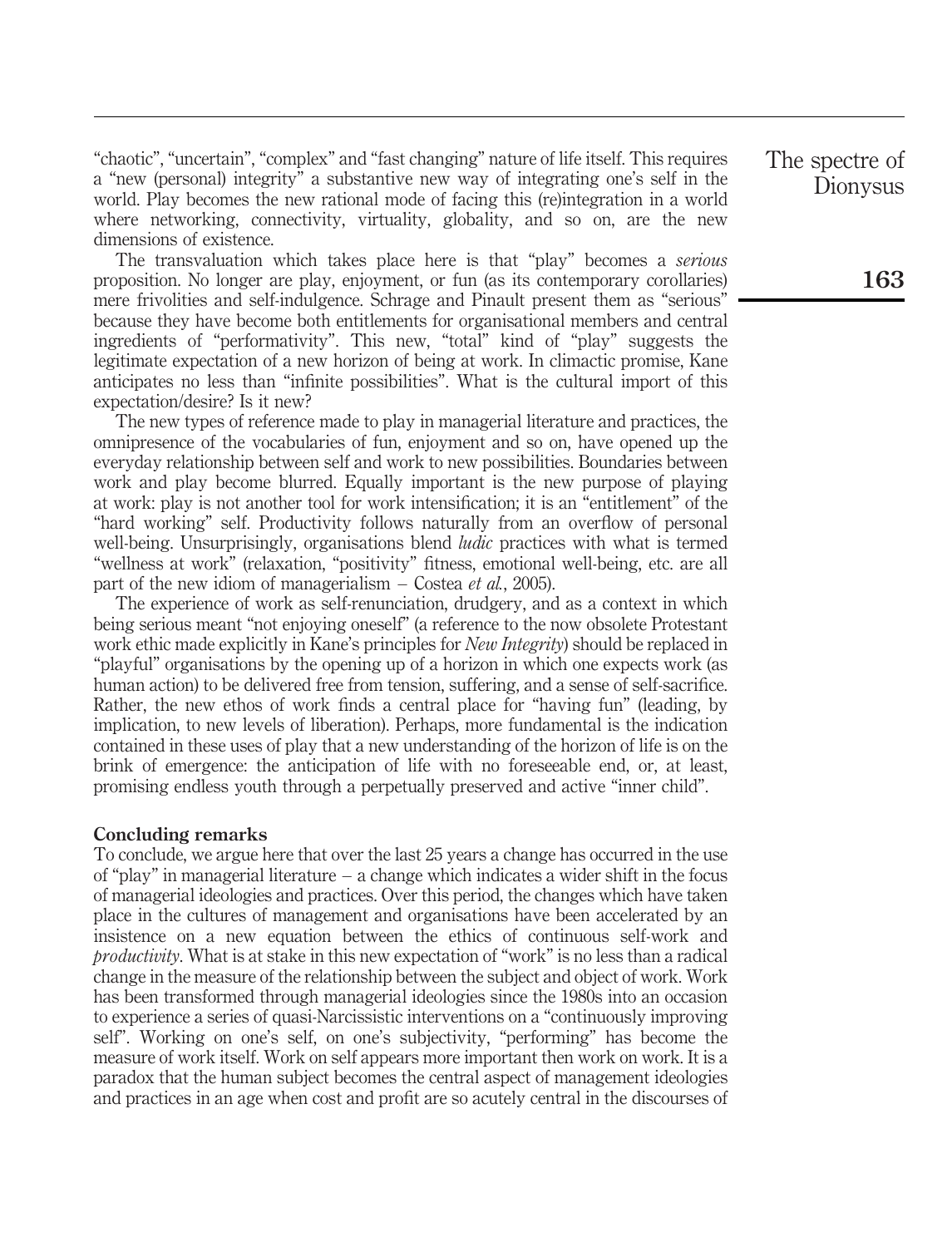The thesis of cynical manipulation of an unsuspecting workforce by a knowing corps of executives cannot explain the cultural force of the new managerial practices in which play occupies such an important position. Rather, it seems to us important to ask, in conclusion, whether the effervescence of playful organisational settings is not a sign of the wider cultural context of high mass-consumption in which the Narcissistic-Dionysian figure of the "kidult" entitled to endless fun, carries the power of shaping the phantasies of identity and expectations of modern work?

#### References

Alvesson, M. (2002), Understanding Organizational Culture, Sage, London/Thousand Oaks, CA.

- Babb, E.M. (1966), Management Games for Teaching and Research, Educational Methods, Chicago, IL.
- Barley, S. and Kunda, G. (1992), "Design and devotion: surges of rational and normative ideologies of control in managerial discourse", Administrative Science Quarterly, Vol. 37, pp. 363-99.
- Berg, D.H. (1995), "The power of a playful spirit at work", *Journal for Quality & Participation*, Vol. 18 No. 4, pp. 32-8.
- Berg, D.H. (1998), "The power of play", *Journal for Quality & Participation*, Vol. 21 No. 5, pp. 54-5.
- Berg, D.H. (2001), "The power of a playful spirit at work", *Journal for Quality & Participation*, Vol. 24 No. 2, pp. 57-63.
- Bruckner, P. (2000), L'euphorie perpétuelle. Essai sur le devoir de bohneur, Grasset et Fasquelle, Paris.
- Carse, J.P. (1986), Finite and Infinite Games: A Vision of Life as Play and Possibility, Random House (A Balantine Book), New York, NY.
- Costea, B., Crump, N. and Holm, J. (2005), "Dionysus at work? The ethos of play and the ethos of management", Culture and Organization, Vol. 11 No. 2, pp. 139-51.
- Costea, B., Crump, N. and Holm, J. (2006), "Conceptual history and the interpretation of managerial ideologies", Management and Organisation History, Vol. 1 No. 2, pp. 159-75.
- Csikszentmihalyi, M. (1975), Beyond Boredom and Anxiety: The Experience of Play in Work and Games, Jossey-Bass, San Francisco, CA.
- Deal, T. and Kennedy, A. (1982), Corporate Cultures: The Rites and Rituals of Corporate Life, Addison-Wesley, Reading, MA.
- Epps, J. (1995), "Respiriting organizations", Journal for Quality & Participation, Vol. 18 No. 4, pp. 40-7.
- Heidegger, M. (1962), Being and Time, Basil Blackwell, Oxford.
- Holder, R.J. (1995), "Requisite for future success ... discontinuous improvement", Journal for Quality & Participation, Vol. 18 No. 5, pp. 40-5.
- Kaagan, S.S. (1999), Leadership Games: Experiential Learning for Organizational Development, Sage, Thousand Oaks, CA.
- Kane, P. (2004), *The Play Ethic: A Manifesto for a Different Way of Living*, Macmillan, London.
- Kane, P. (2005a), Play Journal, available at: http://theplayethic.typepad.com (accessed February 2007).

SBR